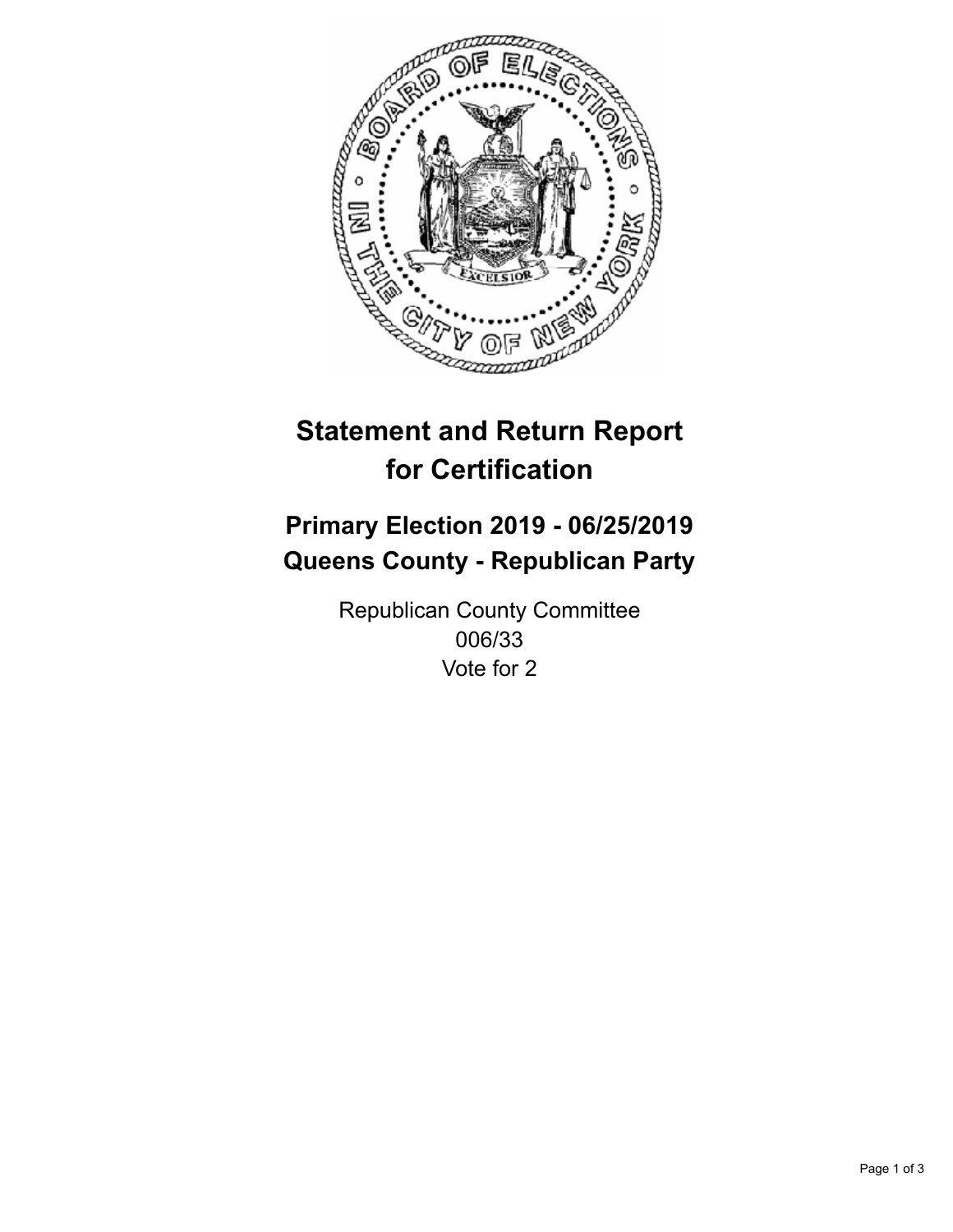

## **Assembly District 33**

| <b>PUBLIC COUNTER</b>                                    | 13       |
|----------------------------------------------------------|----------|
| MANUALLY COUNTED EMERGENCY                               | 0        |
| ABSENTEE / MILITARY                                      | 0        |
| AFFIDAVIT                                                | $\Omega$ |
| <b>Total Ballots</b>                                     | 13       |
| Less - Inapplicable Federal/Special Presidential Ballots | 0        |
| <b>Total Applicable Ballots</b>                          | 13       |
| BARBARA LOBACHEWSKI                                      | 6        |
| <b>JACK BONANNO</b>                                      | 11       |
| ANNMARIE ESTRADA                                         | 4        |
| DELRIS ESTRADA (WRITE-IN)                                |          |
| <b>Total Votes</b>                                       | 22       |
| Unrecorded                                               | 4        |